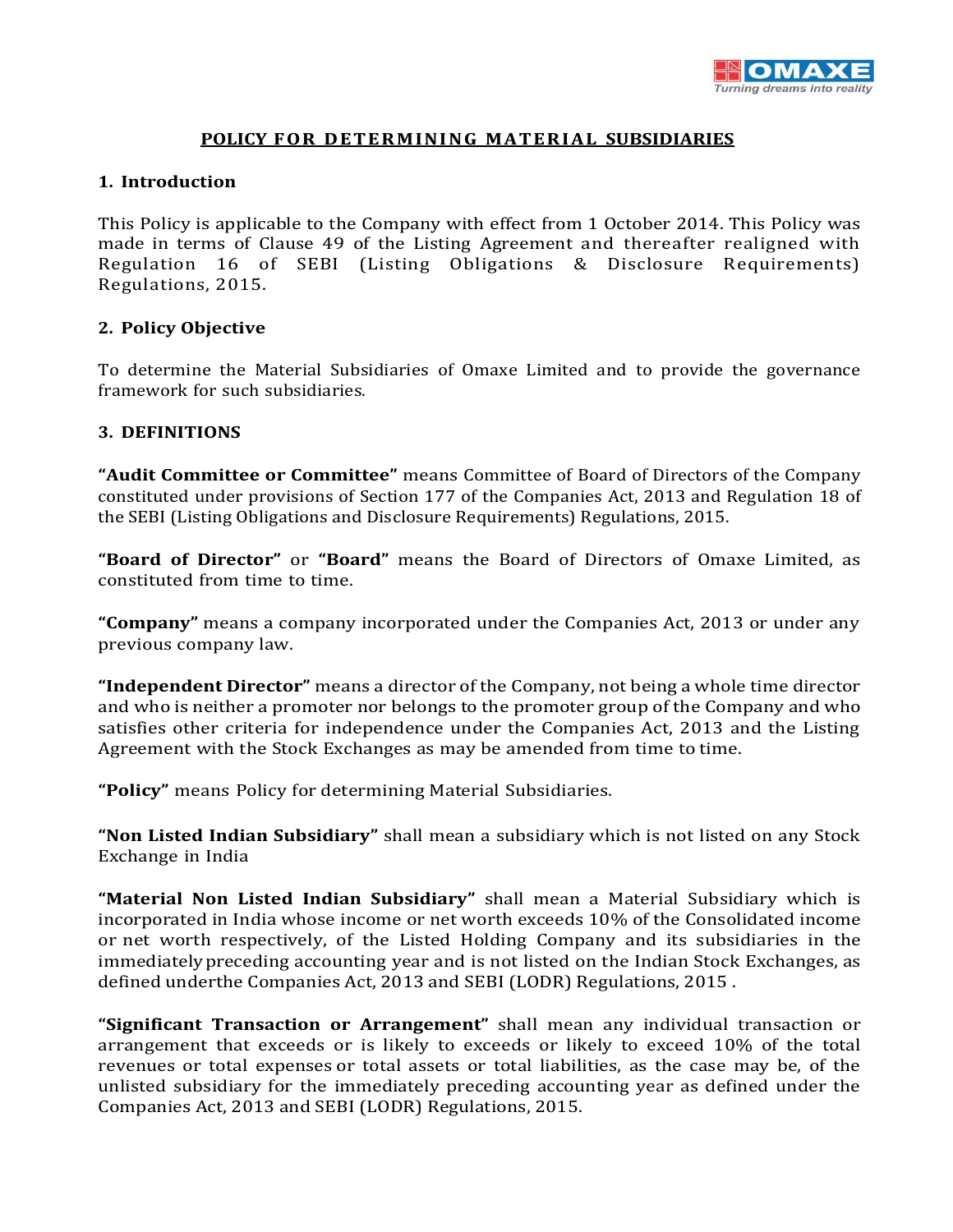**"Subsidiary"** shall be as defined under the Companies Act, 2013 and the Rules made thereunder.

# **4. Policy**

1. A subsidiary shall be a **Material Subsidiary**, if any of the following conditions are satisfied:

- a. Whose income or net worth exceeds ten percent of the consolidated income or net worth respectively, of the listed entity and its subsidiaries in the immediately preceding accounting year or;
- b. Such other criteria as may be defined under the Companies Act, 2013 and the Listing Agreement with the Stock Exchanges, amended from time to time.

2. One **Independent Director** of the Company shall be a director on the Board of the Material Non- Listed Indian Subsidiary Company in accordance with the provisions of Regulation 24 of SEBI (LODR) Regulations. . However, in reference to this clause the term "material unlisted subsidiary" shall mean a subsidiary, whose income or net worth exceeds twenty percent ofthe consolidated income or net worth respectively, of the listed entity and its subsidiaries inthe immediately preceding accounting year.

3. The Audit Committee of Board of the Company shall review the financial statements, in particular, the investments made by the unlisted subsidiary Company.

4. The minutes of the Board Meetings of the Unlisted Subsidiary Companies shall be placed before the Board of directors of the listed Company. the Company on basis.

5. The management shall periodically bring to the notice of the Board ofDirectors of the listed entity, a statement of all Significant Transactions and Arrangements entered into by the unlisted subsidiary company.

6. Audit Committee shall periodically review any Significant/material transaction/event including any show cause notice, litigations, procedures, orders, claims etc. affecting the business of the Company or material impact on the performance of the Company.

7. The management shall present to the Audit Committee annually the list of such subsidiaries together with the details of the materiality defined herein. The Audit Committee shall review the same and make suitable recommendations to the Board including recommendation for appointment of Independent Director in the Material Non- Listed Indian Subsidiary.

# **5. Disposal of Material Subsidiary**

The Company, without the prior approval of the members by Special Resolution, shall not:

a. dispose shares in Material Subsidiaries that reduces its shareholding (either on its own or together with other subsidiaries) to less than 50%; or ceases the exercise of control over the Subsidiary, except in cases where such divestment is made under a scheme of arrangement duly approved by Court/ Tribunal;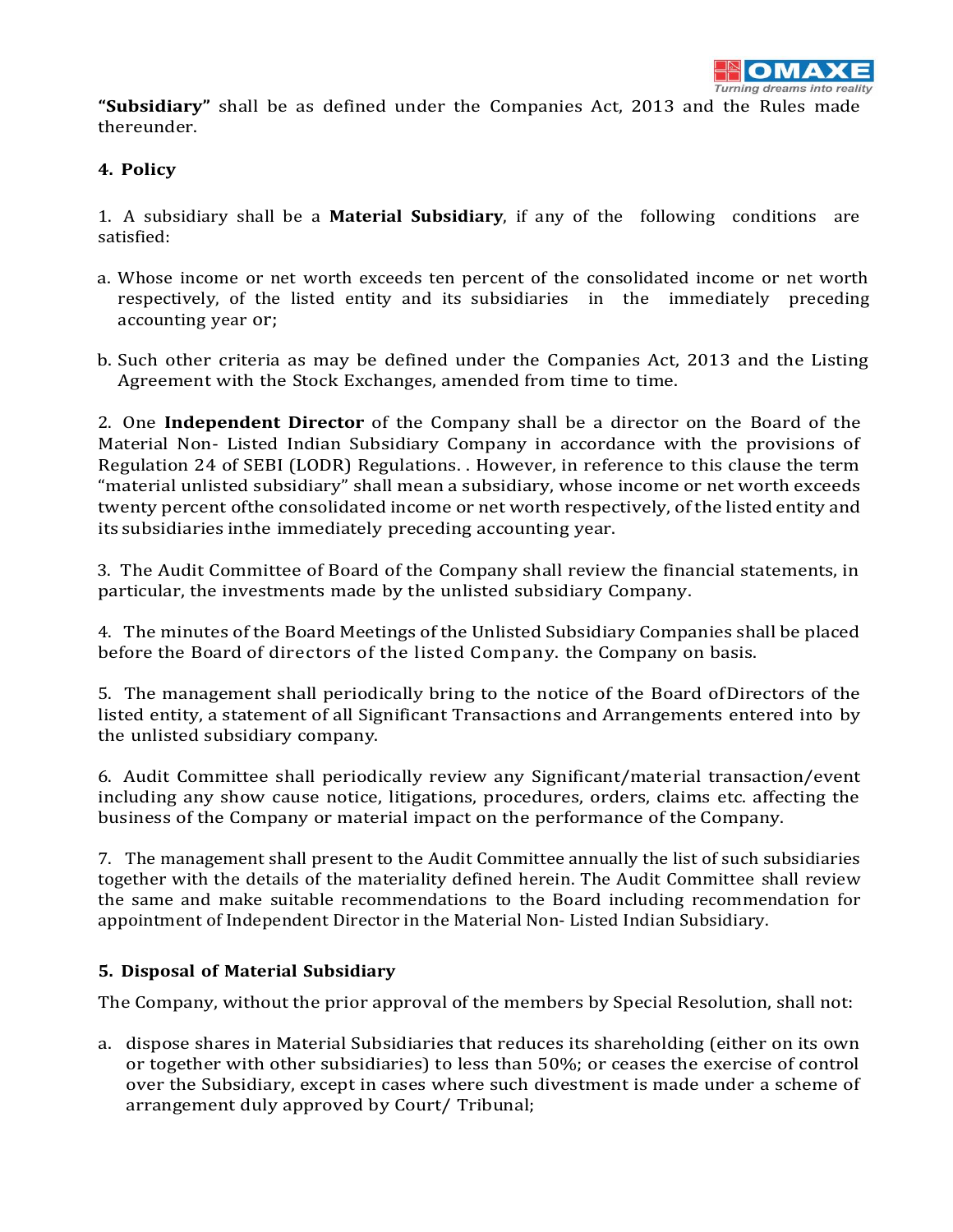

b. sell, dispose or lease the assets amounting to more than twenty percent of the assets of the material subsidiary except in cases where such sell, dispose or lease is made under a scheme of arrangement duly approved by Court/ Tribunal

## **6. Disclosures**

The Board of Directors of the Company may review and amend this policy from time to time to align it with the applicable laws, rules, notifications, circulars and regulations. Policy for determining material subsidiaries shall be disclosed on the Company's website and a weblink thereto shall be provided in the Annual Report.